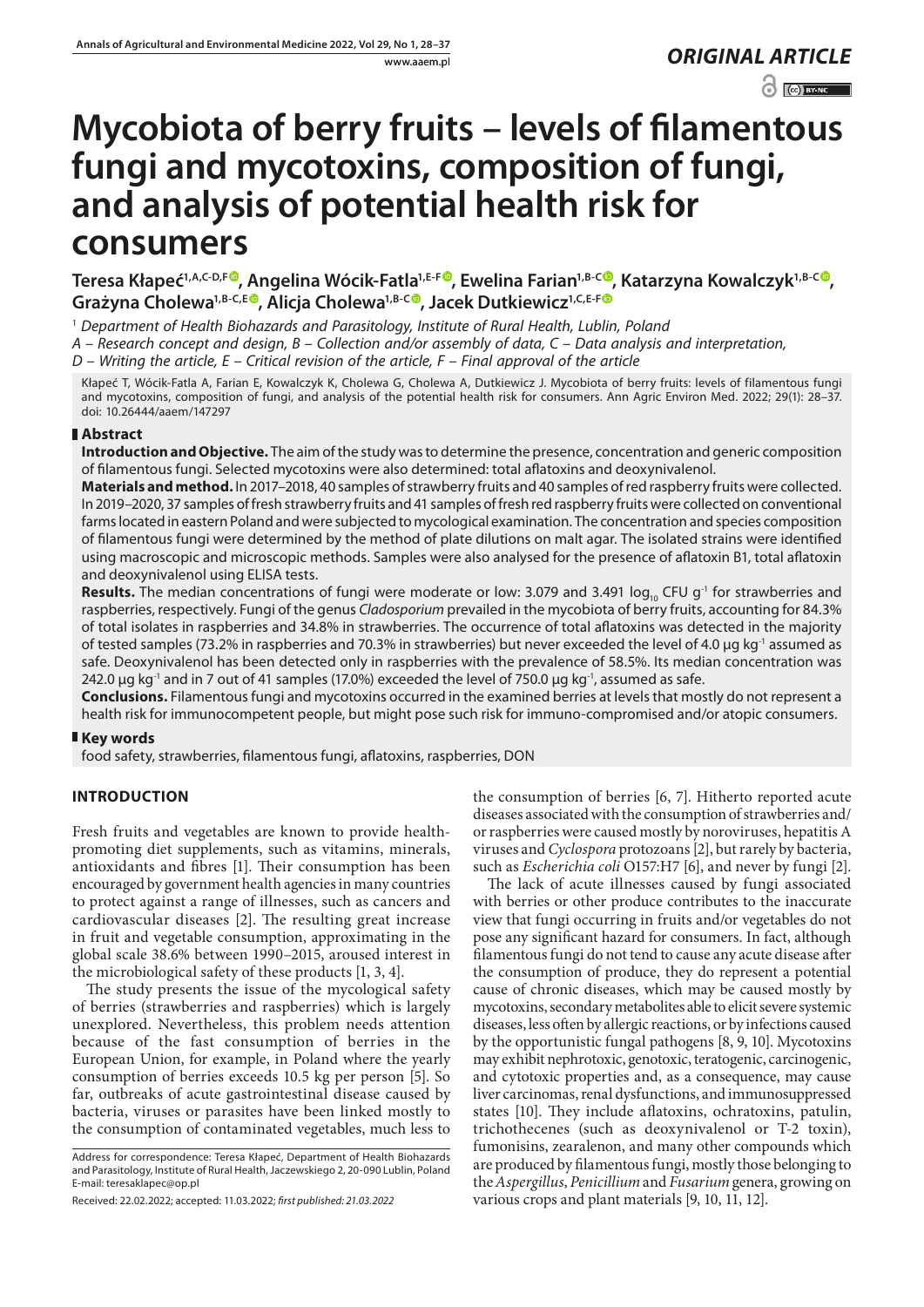Until recently, there have been only a few studies on fungi occurring on fruits as potential health hazards, in particular with regard to the species composition. The median concentrations of fungi reported for various fruits sold on the markets of different European and Asian countries ranged within the limits 1.1–4.0  $log_{10}$  CFU g<sup>-1</sup>, which is approximately 1.5–2.5 logs lower compared to vegetables [13, 14].

So far, little is known about mycobiota present on berry fruits growing in the field or sold on the markets. The studies to-date have concentrated mostly on plant pathogenic fungi affecting crops of berries, including strawberries and raspberries. The most important fungal pathogens include *Verticillium* spp., causing Verticillium wilt, *Phytophthora* spp., causing crown, leather rot, *Botrytis cinerea* causing grey muld, and*Colletotrichum acutatum* causing anthracnose [15].

To the best of our knowledge, the first research in which the species composition of fungi developing on 'normal' berries (not attacked by pathogens) was determined is an experimental study performed in Washington, D.C. (USA) by Tournas and Katsoudas [8]. The authors incubated the surface-disinfected samples of various supermarketderived fruit categories (berries, grapes, citrus fruits) for up to two weeks at room temperature, and then determined the percent of samples contaminated by fungi and the species composition of the fungal biota. Berries (mostly raspberries, blackberries, and strawberries) showed the highest prevalence of contamination, ranging from 97–100%. The species *B. cinerea*, a known pathogen of berries, proved to be the most common fungal contaminant, present in 75–78% of berry samples. The other common fungal genera were *Alternaria*, *Cladosporium*, *Fusarium*, *Penicillium*, and *Rhizopus*, followed by *Trichoderma*, *Aureobasidium pullulans* and yeasts. Although the presented study has an experimental character and does not address the primary concentrations of fungi on fruits collected directly from field or markets, it provides the hitherto richest source of the information on fungi that may develop on berries and create a potential health hazard for consumers.

Subsequently, Buyukunal et al. [14] reported the concentrations of fungi ranging from 2.0–2.65  $\log_{10}$  CFU g<sup>-1</sup> on strawberries sold on Istanbul markets and Hussein et al. [16] found in the samples of strawberries collected from markets in Qena (Egypt) the average concentration of fungi equal tbe  $8.66 \times 10^3$  CFU g<sup>-1</sup>(3.938 log<sub>10</sub> CFU g<sup>-1</sup>). The mycobiota comprised 43 species belonging to 15 genera. The prevailing species were *Aspergillus flavus* (26.6% of the total count), *Aspergillus niger* (21.6%) and *Penicillium citrinum*  (9.0%), all known as mycotoxin producers.

Other studies on mycobiota of strawberries were oriented towards detection of potentially pathogenic fungal species in various aerial parts of plants: fruits, foliage, and flowers. The prevalence of the individual fungal species, but not the concentration per weight unit of plant, was determined. Rigotti et al. [17] isolated from symptomless field grown strawberries in Switzerland about 40 fungal genera or species, of which more than half were potential plant pathogens. The most common fungi were following: *Alternaria* spp., *B. cinerea*, *Cladosporium* spp., *Epicoccum purpurascens*, *Fusarium* spp. and *Penicillium* spp. Mouden et al. [18] examined the diseased strawberry plants on 7 farms in Morocco and found that *B. cinerea* showed the highest prevalence (90.3%), followed by *Alternaria alternata* (88.1%), *Cladosporium herbarum* (53.1%) and *Cladosporium cladosporioides* (33.3%). Moreover, on

some farms, *Colletotrichum acutatum*, *C*. *gloeosporioides* and *Epicoccum purpurascens* commonly occurred. The results of the above cited authors are in line with those achieved by Abdelfattah et al. [19] who demonstrated with molecular methods that *Botrytis* spp. and *Cladosporium* spp. were the most abundant fungi in strawberries from southern Italy with the percentage of readings ranging from 70% in leaves to 99% in fruit.

Surprisingly, although raspberries are attacked by plant pathogenic fungi, that could also be potentially pathogenic for human consumers to a similar extent as strawberries, in spite of a thorough search of available databases, we were unable to find any study on mycobiota of raspberries. Two of the authors of the current study have already published a part of the results concerning raspberries shown in this study, with respect to the drug resistance of fungal isolates [20]. Overall, a high level of resistance was found which could reduce the treatment efficacy of potential fungal infections by transfer of resistance genes to fruit consumers.

Until recently, only scant information has been available on the prevalence and concentration of mycotoxins in fruits, compared to other foods [11]. Fernández-Cruz et al. in their comprehensive review, [21] indicate aflatoxins (AT), ochratoxin A (OTA), patulin (PAT) and the *Alternaria*  toxins (alternariol (AOH), alternariol methyl ether (AME) and altenuene (ATE)) as mycotoxins most commonly found in fruits and their processed products. The authors report that the low concentration of OTA  $(1.44 \mu g kg^{-1})$  was found in strawberries, whereas low concentrations of AOH  $(\leq 1.5 \mu g L^{-1})$  were detected in raspberry juice. Similarly, Juan et al. [22] detected low concentrations of AOH ranging from 0.026 – 0.752 µg kg<sup>-1</sup> in strawberries stored at 22 °C, and low concentrations of AME ranging from 0.011– 0.137  $\mu$ g kg<sup>-1</sup> in strawberries stored at 6°C. In contrast, very high levels of PAT were found in strawberries (145  $\mu$ g kg<sup>-1</sup>) and raspberries (746  $\mu$ g kg<sup>-1</sup>) [21]. In the above cited study on fungal contamination of strawberries, Hussein et al. [16] demonstrated the production of aflatoxin and ochratoxin A by selected isolates of *A. flavus* and *A. niger*, which resulted in the concentrations of these mycotoxins approximating 3.5 and 4.1  $\mu$ g kg<sup>-1</sup>, respectively.

# **OBJECTIVE**

The aim of the present study, designed as a continuation of earlier studies on the mycological safety of Polish vegetables [23, 24], was to determine the presence, concentration and generic composition of filamentous fungi, as well as the participation of potentially pathogenic species, in 2 species of berry fruits (assuming the common language definition): strawberry (*Fragaria ananassa*) and red raspberry (*Rubus idaeus*).

Considering the significant role of mycotoxins in the pathogenicity of fungal contaminants of vegetables, the scope of the present work was extended by determination of aflatoxins, which are regarded as the greatest health hazard among mycotoxins [9, 10], and previously detected in various fruits [21], including berries [16]. Deoxynivalenol (DON) was selected as the second type of mycotoxins to be determined, and has been identified by the EFSA (European Food Safety Authority) CONTAM Panel [25] as the mycotoxin prevalent in various foods such as cereals, fruits, and legumes. Other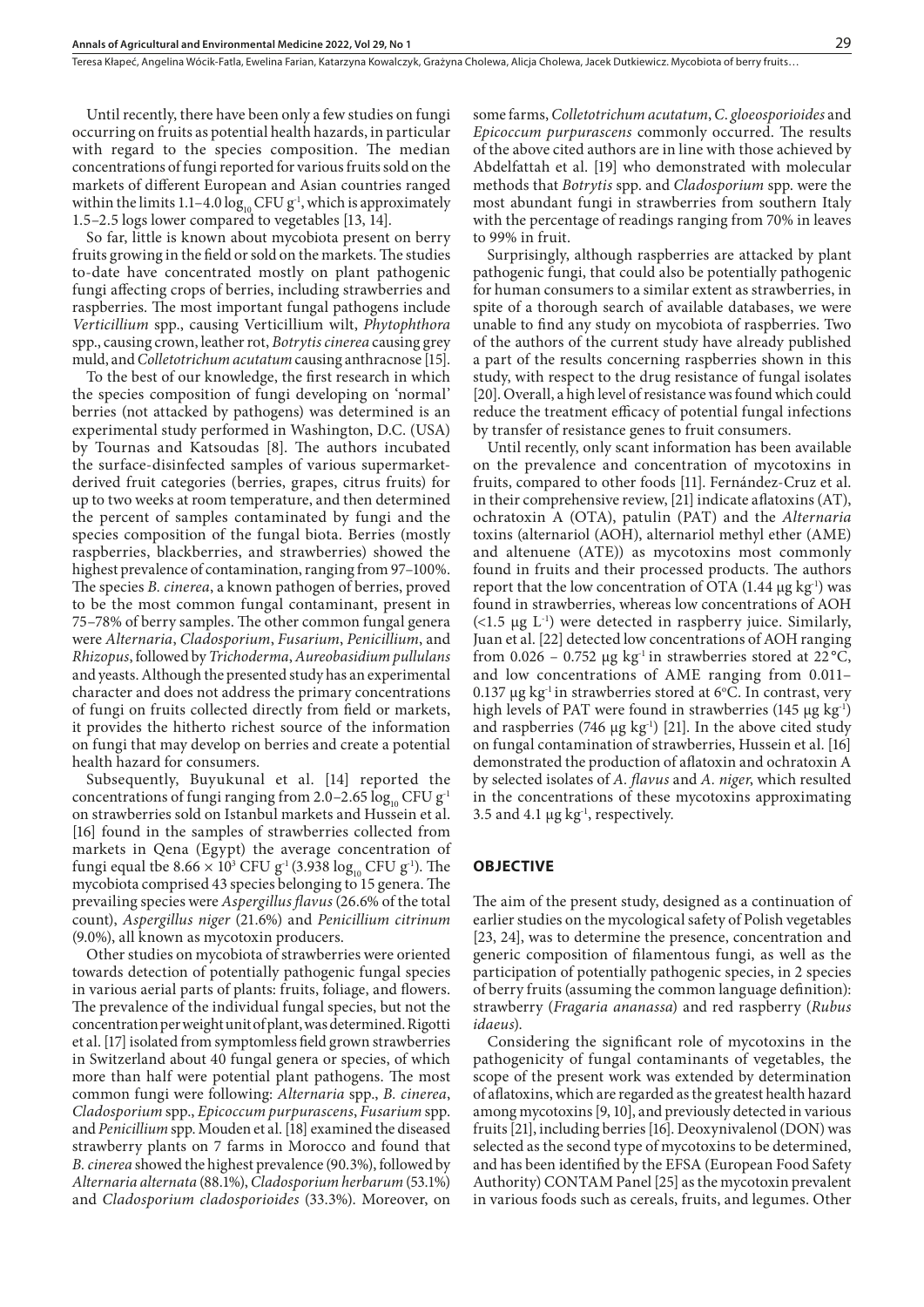reasons for choosing this mycotoxin were: detection of *Fusarium culmorum* and *Fusarium graminearum*, the two most important producers of DON in the course of the present work, as well as the fact that generally the occurrence of this mycotoxin in fruits is largely unexplored.

#### **MATERIALS AND METHOD**

**Sampling.** Samples of fresh, symptomless berry fruits were collected randomly on conventional farms located in the Lublin Province of eastern Poland in two consecutive time periods:

- a) 2017–2018, 40 samples of strawberry (*Fragaria ananassa*) fruits and 40 samples of red raspberry (*Rubus idaeus*) fruits were collected from June – September.
- b) 2019–2020, 37 samples of fresh strawberry fruits and 41 samples of fresh red raspberry fruits were collected during the same season.

The samples were collected aseptically into clean foil bags and transported to the laboratory.

**Preparation of the samples.** The samples were analysed immediately after delivery to the laboratory. From each sample, a subsample weighing 20 g was separated, suspended in 180 ml of Ringer solution (Merck KGaA, Germany) with the addition of 10% Tween 80 and homogenized for 5 min using the Bag Mixer 400 SW (Interscience, France). From the homogenates prepared in this way, decimal dilutions were performed which were used for cultures.

**Determination of concentration and diversity of filamentous fungi in fruit samples.** In order to determine the concentration and species composition of filamentous fungi in the fruit samples, the method of plate dilutions on malt agar (Difco, USA) with chloramphenicol was used, by spreading 0.1 ml of each dilution on the agar surface. The study was conducted in 2 parallel repetitions. Inoculated media were incubated at the temperature of 30 °C for 72 hrs, then at room temperature (22 °C) for 72 hrs, and finally at the temperature of 8 °C for 48 hrs. The grown colonies were counted and differentiated, and the numbers of fungi were expressed as decimal logarithms of the numbers of colony forming units (CFU) in 1 g of the examined material  $(\log_{10}$  CFU g<sup>-1</sup>).

For identification, fungal colonies were checked for purity by microscopic and culture methods and subcultured on malt agar slants. The isolated strains were determined using macroscopic and microscopic methods, with the aid of keys and atlases [26, 27, 28]. All isolates were compared to standard strains from the Collection of Fungal Strains at the Institute of Rural Health in Lublin, Poland, which had been determined by phenotypic and genotypic methods. Finally, the species composition of mycobiota was determined for individual samples.

**Detection of mycotoxins.** Prior to laboratory examination, the reagents and samples were brought to room temperature (20–25 °C). Fruit samples were analysed for the presence of aflatoxin B1 (AFB1), total aflatoxin (the sum of aflatoxins B1, B2, G1, G2 – AFT) and deoxynivalenol (DON). Samples weighing 10 g each were thoroughly mixed with 70% methanol

(for aflatoxins) or with distilled water (for deoxynivalenol), and crushed using a Bag Mixer homogenizer. The obtained mixtures were filtered into separate sterile tubes through Whatman No.1 filters and examined by the ELISA method, in accordance with the manufacturer's instructions. Quantitative determinations of mycotoxins in the samples were performed by the immunoenzymatic ELISA method, using commercial sets RIDASCREEN° Aflatoxin B1 30/15, RIDASCREEN<sup>®</sup> Aflatoxin Total and RIDASCREEN® FAST DON (R-Biopharm, Germany). The content of mycotoxins was calculated according to the Rida® Soft Win programme with reference to prepared standard curve. Standards in 6 concentrations (0, 0.05, 0.15, 0.45, 1.35 and 4.05 µg kg-1) were used for preparing the total aflatoxin standard curve and 6 standards for the aflatoxin B1 curve (0, 1, 5, 10, 20 and  $50 \mu$ g kg<sup>-1</sup>). For deoxynivalenol, standards in 5 concentrations were used  $(0, 222, 666, 2,000 \text{ and } 6,000 \text{ µg kg}^{-1}).$ 

**Statistical analysis.** The results were analysed by the Mann-Whitney non-parametric test and Spearman non-parametric test for correlation, using STATISTICA v. 5.1 package (Statsoft, USA).

### **RESULTS**

**Concentrations of filamentous fungi in berry fruits.**  The concentrations (median, range) of filamentous fungi in logarithmic scale are shown in Table 1, and the mean concentrations of fungi in linear scale and the composition of mycobiota are presented in Table 2. The median concentration of filamentous fungi in raspberries for the total sampling period (2017–2020) was significantly greater than in strawberries (3.491 vs. 3.079  $log_{10}$  CFU g<sup>-1</sup>), and the difference was highly significant (Mann-Whitney, P<0.00001).

The median concentration of filamentous fungi in berry

**Table 1.** Concentration of filamentous fungi in the Polish berry fruits

| Fruit                 | Years of<br>sampling     | Number of<br>samples (N) | Concentration of filamentous fungi<br>$(log_{10}$ CFU $g^{-1}$ )<br>Median (range) |
|-----------------------|--------------------------|--------------------------|------------------------------------------------------------------------------------|
|                       | 2017-2018                | 40                       | 3.041<br>$(2.000 - 3.462)$                                                         |
| Strawberry            | 2019-2020                | 37                       | 3.176<br>$(2.778 - 3.556)^*$                                                       |
|                       | Total<br>$(2017 - 2020)$ | 77                       | 3.079<br>$(2.000 - 3.556)$                                                         |
| Raspberry             | 2017-2018                | 40                       | 3.431<br>$(2.602 - 4.114)$                                                         |
|                       | 2019-2020                | 41                       | 3.662<br>$(2.778 - 4.430)$                                                         |
|                       | Total<br>$(2017 - 2020)$ | 81                       | 3.491<br>$(2.602 - 4.430)$ *                                                       |
| Total<br>berry fruits | 2017-2018                | 80                       | 3.176<br>$(2.000 - 4.114)$                                                         |
|                       | 2019-2020                | 78                       | 3.342<br>$(2.778 - 4.430)$ **                                                      |
|                       | Total<br>$(2017 - 2020)$ | 158                      | 3.255<br>$(2.000 - 4.430)$                                                         |

\* Concentration of fungi significantly greater in the years 2019-2020 (P=0.0025) # Concentration of fungi in raspberries significantly greater than in strawberries (P=0.000000) \*\* Concentration of fungi significantly greater in the years 2019-2020 (P=0.008)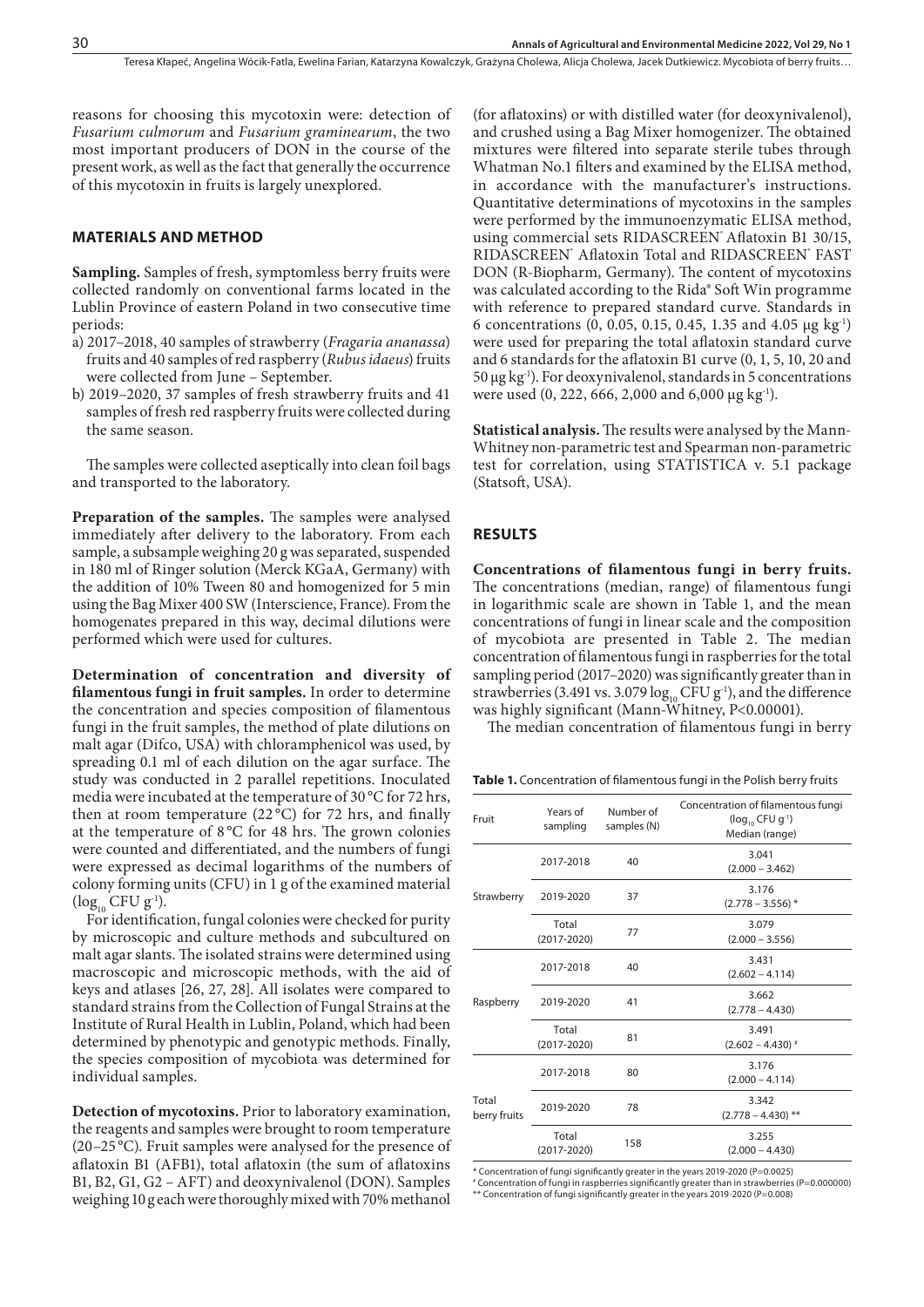Teresa Kłapeć, Angelina Wócik-Fatla, Ewelina Farian, Katarzyna Kowalczyk, Grażyna Cholewa, Alicia Cholewa, Jacek Dutkiewicz, Mycobiota of berry fruits…

|            |                   |                 |                      |              | Mean concentration of commonest genera of filamentous fungi<br>expressed as CFU $\times$ 10 <sup>2</sup> g <sup>-1</sup> (below percent of the total count) |                 |                     |                 |                    |                |                                                                                                                                                       |
|------------|-------------------|-----------------|----------------------|--------------|-------------------------------------------------------------------------------------------------------------------------------------------------------------|-----------------|---------------------|-----------------|--------------------|----------------|-------------------------------------------------------------------------------------------------------------------------------------------------------|
| Fruit      | dds<br>Acremonium | Alternaria spp. | dds<br>Aureobasidium | dds<br>Botry | spp.<br>Cladosporiu                                                                                                                                         | dds<br>Fusarium | qqs<br><b>Mucor</b> | Penicillium spp | dds<br>Rhizoctonia | *ipun<br>Other | Concentration of total filamentous fungi, expressed<br>as CFU $\times$ 10 <sup>2</sup> g <sup>-1</sup> , mean $\pm$ S.D. (percent of the total count) |
| Strawberry | 0.3               | 0.7             | 0.5                  | 0.0          | 4.9                                                                                                                                                         | 1.5             | 0.7                 | 1.2             | 0.0                | 4.3            | $14.1 \pm 7.5$                                                                                                                                        |
| $N = 77$   | $(2.1\%)$         | (4.9%)          | $(3.5\%)$            | $(0.0\%)$    | $(34.8\%)$                                                                                                                                                  | $(10.7\%)$      | $(5.0\%)$           | $(8.5\%)$       | $(0.0\%)$          | $(30.5\%)$     | $(100\%)$                                                                                                                                             |
| Raspberry  | 0.1               | 2.0             | 0.3                  | 0.4          | 39.1                                                                                                                                                        | 0.8             | 0.1                 | 0.2             | 0.3                | 3.1            | $46.4 \pm 44.7$                                                                                                                                       |
| $N = 81$   | $(0.3\%)$         | $(4.2\%)$       | (0.7%                | $(1.0\%)$    | (84.3%)                                                                                                                                                     | $(1.7\%)$       | (0.2%)              | $(0.4\%)$       | $(0.6\%)$          | $(6.6\%)$      | $(100\%)$                                                                                                                                             |
| Total      | 0.2               | 0.7             | 0.4                  | 0.2          | 22.5                                                                                                                                                        | 1.1             | 0.4                 | 0.7             | 0.2                | 4.2            | $30.6 \pm 36.2$                                                                                                                                       |
| $N = 158$  | (0.7%             | $(2.2\%)$       | $(1.4\%)$            | (0.7%        | $(73.3\%)$                                                                                                                                                  | (3.7%)          | (1.4%)              | $(2.2\%)$       | (0.7%              | (13.7%)        | $(100\%)$                                                                                                                                             |

**Table 2.** Generic composition of filamentous fungi isolated from the Polish berry fruits

 $N =$  number of examined samples \* Including sterile mycelia

fruits in the sampling period 2019–2020 was significantly greater compared to 2017–2018 (3.342 vs. 3.176  $\log_{10}$  CFU g<sup>-1</sup>), and the difference proved to be significant (Mann-Whitney,  $P < 0.01$ ).

Filamentous fungi were detected in all (100%) samples of examined fruits.

**Composition of the mycobiota of filamentous fungi indigenous to berry fruits and potential pathogenicity of isolates.** As seen in Table 2 and Figure 1, presenting the generic composition of the fruit mycobiota, the so called 'field fungi' of the genera *Alternaria* and *Cladosporium*, usually observed on live plants, prevailed in the mycobiota of examined fruits, forming together 88.5% of the total fungal population in raspberries and 39.7% in strawberries. *Cladosporium* clearly dominated in the mycobiota of raspberries, forming 84.3% of the total count. In strawberries, its incidence was lower by more than half (34.8%) but still remained the most numerous genus among fungal biota. *Alternaria* accounted for 4.9% and 4.2% in the mycobiota of strawberries and raspberries, respectively. Among other fungal genera, the most common in the mycobiota of strawberries and raspberries were species belonging to the genera: *Fusarium* (10.7% and 1.7% of the total count, respectively), *Penicillium* (8.5% and 0.4%), *Mucor* (5.0% and 0.2%), and *Aureobasidium* (3.5% and 0.7%) (Tab. 2, Fig. 1). The frequency of other genera was distinctly smaller.

The mycobiota of berry fruits showed a marked diversity. Of the 4,385 fungal strains isolated from 158 fruit samples



Figure 1. Generic composition of filamentous fungi isolated from two kinds of berry fruits

and subjected to the identification procedure, 2,311 could be identified down to the specific level as belonging to 36 species (Tab. 3), and 2,074 were identified down to the generic level as belonging to 17 genera (*Acremonium* spp., *Alternaria* spp., *Aspergillus* spp., *Aureobasidium* spp., *Chaetomium* spp., *Chrysosporium* spp., *Cladosporium* spp., *Fusarium* spp., *Gonatobotrys* spp., *Humicola* spp., *Mucor* spp., *Penicillium*  spp., *Rhizoctonia* spp., *Rhizopus* spp., *Stemphylium* spp., *Trichoderma* spp., *Ulocladium* spp.). Altogether, the presence of at least 53 fungal taxons (altogether 36 species and 17 genera) were found in the examined fruit samples.

Table 3 lists all fungal species isolated from berry fruits, reporting the species name and source of isolation, as well as potential pathogenicity and mycotoxins produced with appropriate references. The commonest species were: *Cladosporium sphaerospermum* (present in 67 out of the total of 158 samples), *Alternaria tenuissima* (present in 41 samples), and *Cladosporium cladosporioides* (present in 27 samples). These findings are in accord with the high prevalence of these genera in the total mycobiota shown in Table 2.

As seen in Table 3, of the 36 species of filamentous fungi determined in the examined berry fruits, as many as 34 (94.4%) were reported to be pathogenic for humans and/or animals [9, 11, 12, 26, 29, 30]. The frequency of potential fungal pathogens was very close to the value recorded by us (equal to 95.0%) in the earlier study on leafy and fruit vegetables [24], but much higher compared that found in the study on root vegetables (45.9%) [23]. Most probably, the real number of pathogenic species present in the examined environment was greater, as only strains identified down to the species level were recognized (Tab. 3). However, other fungi which were determined to the generic level, such as *Alternaria* spp., *Aspergillus* spp., *Cladosporium* spp., *Fusarium* spp., *Mucor* spp., or *Penicillium* spp., might also possess pathogenic properties [9, 11, 12, 26, 29].

**Concentrations of mycotoxins in berry fruits.** The concentrations of aflatoxin B1, total aflatoxin and deoxynivalenol are shown in Table 4. As seen in the Table, aflatoxin B1 (AFB1) was not detected in the examined berry fruits. The concentrations of total aflatoxin (AFT) in the examined berry fruits were low and very similar in strawberries and raspberries (Mann-Whitney, P>0.05). Median value, maximal value and prevalence equalled to 1.921  $\mu$ g kg<sup>-1</sup>, 3.185  $\mu$ g kg<sup>-1</sup>, and 70.3%, respectively, in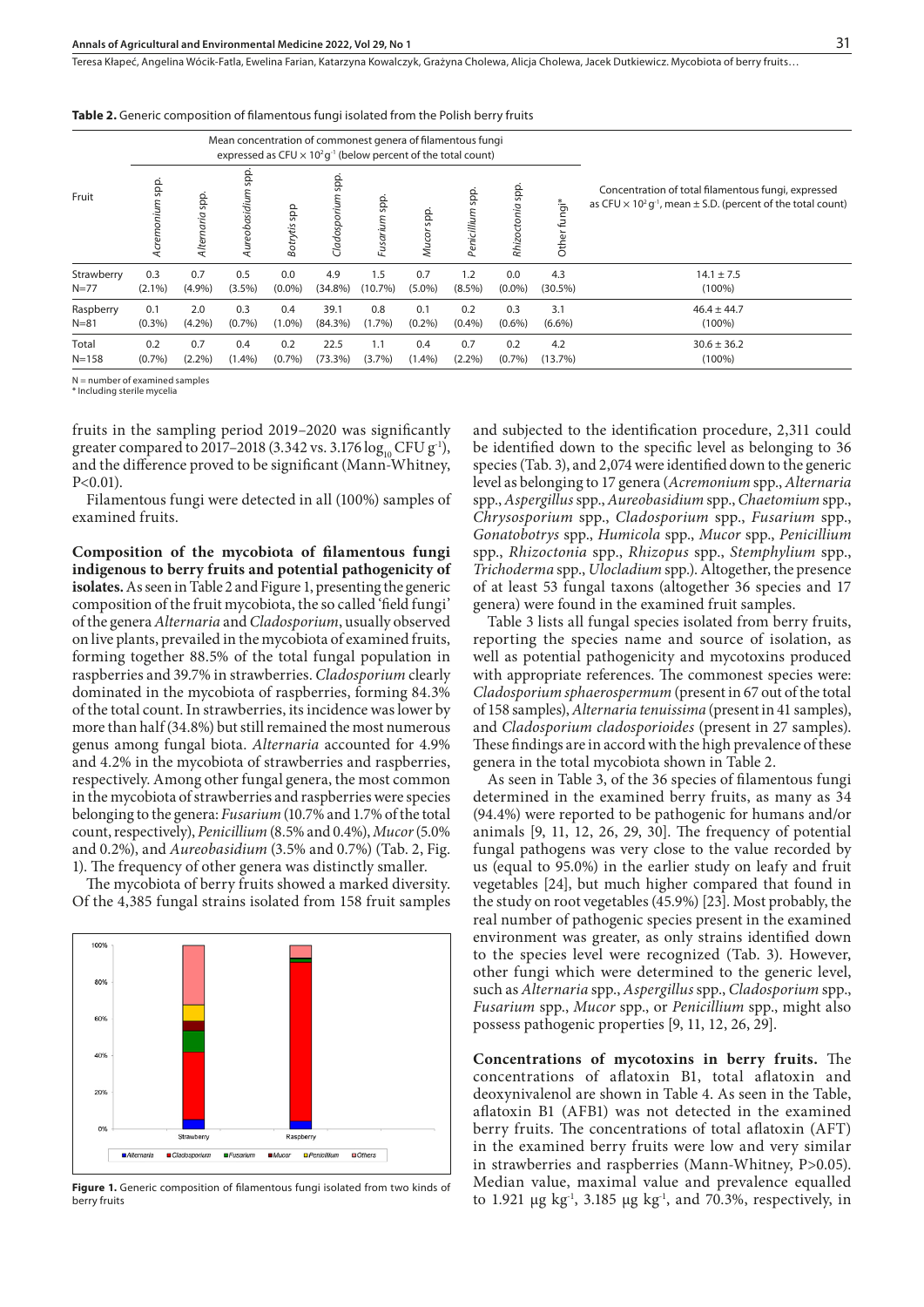Teresa Kłapeć, Angelina Wócik-Fatla, Ewelina Farian, Katarzyna Kowalczyk, Grażyna Cholewa, Alicja Cholewa, Jacek Dutkiewicz. Mycobiota of berry fruits...

**Table 3.** Species of filamentous fungi isolated from the Polish berry fruits

| <b>Species</b>                                               | Source<br>of isolation* | Potential pathogenicity                                                                                                                    | Most important mycotoxin(s)<br>produced                                                                                            |
|--------------------------------------------------------------|-------------------------|--------------------------------------------------------------------------------------------------------------------------------------------|------------------------------------------------------------------------------------------------------------------------------------|
| Acremonium murorum                                           | R(1), S(1)              | not reported                                                                                                                               |                                                                                                                                    |
| Acremonium strictum                                          | $R(4)$ , $S(6)$         | cutaneous mycoses [54]                                                                                                                     |                                                                                                                                    |
| Alternaria arborescens                                       | R(2)                    | mycotoxicoses [41],<br>opportunistic cutaneous mycoses [37]                                                                                | alternariol, alternariol monomethyl ether, tentoxin,<br>tenuazonic acid, altenuene, altertoxins I, II, III, macrosporin,<br>others |
| Alternaria infectoria                                        | R(1)                    | mycotoxicoses [41],<br>opportunistic cutaneous mycoses [53]                                                                                | as above                                                                                                                           |
| Alternaria tenuissima                                        | $R(25)$ , S(16)         | mycotoxicoses [41],<br>opportunistic cutaneous mycoses [52]                                                                                | as above                                                                                                                           |
| Aspergillus carbonarius                                      | R(1)                    | mycotoxicoses [11, 12]                                                                                                                     | ochratoxin A                                                                                                                       |
| Aspergillus fumigatus                                        | R(1)                    | mycotoxicoses [10],<br>mycoses (pulmonary aspergillosis) [55],<br>allergic disease (asthma, HP**) [34]                                     | gliotoxin, fumagilin, verruculogen, viriditoxin                                                                                    |
| Aspergillus parasiticus                                      | R(1)                    | mycotoxicoses [10, 11]                                                                                                                     | aflatoxins                                                                                                                         |
| Aspergillus penicillioides                                   | R(2), S(1)              | allergic disease (allergic rhinitis, stimulation of the growth of<br>allergenic dust mites),<br>opportunistic mycoses (keratitis) [56, 57] |                                                                                                                                    |
| Botrytis cinerea                                             | R(14)                   | allergic disease (HP) [58],<br>pulmonary infection [59]                                                                                    |                                                                                                                                    |
| Cladosporium<br>cladosporioides                              | $R(16)$ , $S(11)$       | allergic diseases (allergic rhinitis,<br>asthma) [38]<br>opportunistic mycoses [60]                                                        |                                                                                                                                    |
| Cladosporium<br>sphaerospermum                               | R(30), S(37)            | allergic diseases (allergic rhinitis,<br>asthma) [38],<br>opportunistic mycoses [61]                                                       |                                                                                                                                    |
| Curvularia geniculata                                        | S(2)                    | opportunistic mycoses [51]                                                                                                                 |                                                                                                                                    |
| Engyodontium album                                           | R(1)                    | opportunistic mycoses [62]                                                                                                                 |                                                                                                                                    |
| <b>Fusarium culmorum</b>                                     | R(1), S(1)              | mycotoxicoses [11, 12]                                                                                                                     | culmorin, enniatins, fusarins, moniliformin, trichothecenes<br>(DON), zearalenone, others                                          |
| Fusarium graminearum                                         | R(1)                    | mycotoxicoses [11, 12]                                                                                                                     | fusarins, trichothecenes (DON), zearalenone, others                                                                                |
| Fusarium oxysporum                                           | $R(2)$ , $S(6)$         | mycotoxicoses [55],<br>mycoses (keratitis, onychomycosis, opportunistic invasive<br>fusariosis) [33]                                       | numerous trichothecenes<br>(NT-1, NT-2, others), beauvericin, moniliformin, zearalenon,<br>others                                  |
| Fusarium poae                                                | $R(9)$ , $S(7)$         | mycotoxicoses [63]<br>mycoses (keratitis) [33]                                                                                             | numerous trichothecenes, beauvericin, enniatins, fusarin,<br>others                                                                |
| Fusarium solani                                              | S(1)                    | mycotoxicoses [12, 55]<br>opportunistic mycoses (keratitis, onychomycosis, mycetoma) [55]                                                  | numerous trichothecenes (T-2, DON, others), enniatins                                                                              |
| Fusarium verticillioides                                     | R(1), S(1)              | mycotoxicoses [9, 12, 55],<br>mycoses (keratitis, onychomycosis,<br>opportunistic invasive fusariosis) [33]                                | fumonisins B1, B2, B3, beauvericin, fusaric acid, fusarins                                                                         |
| Mucor circinelloides                                         | R(1), S(3)              | opportunistic infections (mucormycoses) [40]                                                                                               |                                                                                                                                    |
| Mucor plumbeus                                               | S(9)                    | not reported                                                                                                                               |                                                                                                                                    |
| Mucor racemosus                                              | $R(2)$ , $S(14)$        | opportunistic infections (mucormycoses) [40],<br>allergic diseases (asthma, rhinitis) [30]                                                 |                                                                                                                                    |
| Penicillium allii                                            | R(1)                    | mycotoxicoses [12]                                                                                                                         | roquefortine C                                                                                                                     |
| Penicillium camemberti<br>(P. album)                         | S(2)                    | mycotoxicoses [12],<br>allergic diseases (HP, asthma) [34, 64, 65]                                                                         | cyclopiazonic acid                                                                                                                 |
| Penicillium<br>chrysogenum                                   | S(3)                    | mycotoxicoses [12],<br>allergic disease (HP) [65],<br>opportunistic mycoses [55]                                                           | roquefortine C                                                                                                                     |
| Penicillium expansum                                         | S(18)                   | mycotoxicoses [11, 12],<br>allergic disease (HP) [65],<br>opportunistic mycoses [55]                                                       | patulin, citrinin, cyclopiazonic acid, peritrem A,<br>chaetoglobosin A                                                             |
| Penicillium tardum                                           | S(1)                    | mycotoxicoses [66]                                                                                                                         | rugulosin                                                                                                                          |
| Penicillium verrucosum                                       | S(1)                    | mycotoxicoses [12],<br>allergic diseases (HP) [34]                                                                                         | ochratoxin A, citrinin                                                                                                             |
| Rhizopus oryzae                                              | R(1)                    | opportunistic mycoses: cutaneous mucormycosis [67]                                                                                         |                                                                                                                                    |
| Scopulariopsis<br>brevicaulis                                | S(3)                    | mycoses (onychomycosis) [36]                                                                                                               |                                                                                                                                    |
| Talaromyces<br>purpurogenus<br>(Penicillium<br>crateriforme) | S(4)                    | mycotoxicoses [68],<br>opportunistic mycoses: otomycosis [69]                                                                              | rubratoxins, luteoskyryn,<br>spiculisporic acid, rugulovasins                                                                      |
| Trichoderma harzianum                                        | S(1)                    | mycotoxicoses [70],<br>opportunistic mycoses [71]                                                                                          | harzianum A (trichothecene)                                                                                                        |
| Trichoderma<br>longibrachiatum                               | R(1)                    | mycotoxicoses [72]<br>opportunistic mycoses [39]                                                                                           | trilongins (peptaibol class)                                                                                                       |
| Trichothecium<br>(Cephalothecium)<br>roseum                  | S(2)                    | mycotoxicoses, allergic diseases (asthma, rhinitis) [73]                                                                                   | trichothecenes                                                                                                                     |
| Ulocladium cucurbitae                                        | $R(5)$ , $S(1)$         | opportunistic mycoses [74]                                                                                                                 |                                                                                                                                    |

\* R = raspberry; S = strawberry. After each letter, the bracketed figure shows the number of samples (from the total of 81 for raspberries and 77 for strawberries), in which the presence of the<br>taxon was detected; \*\* HP –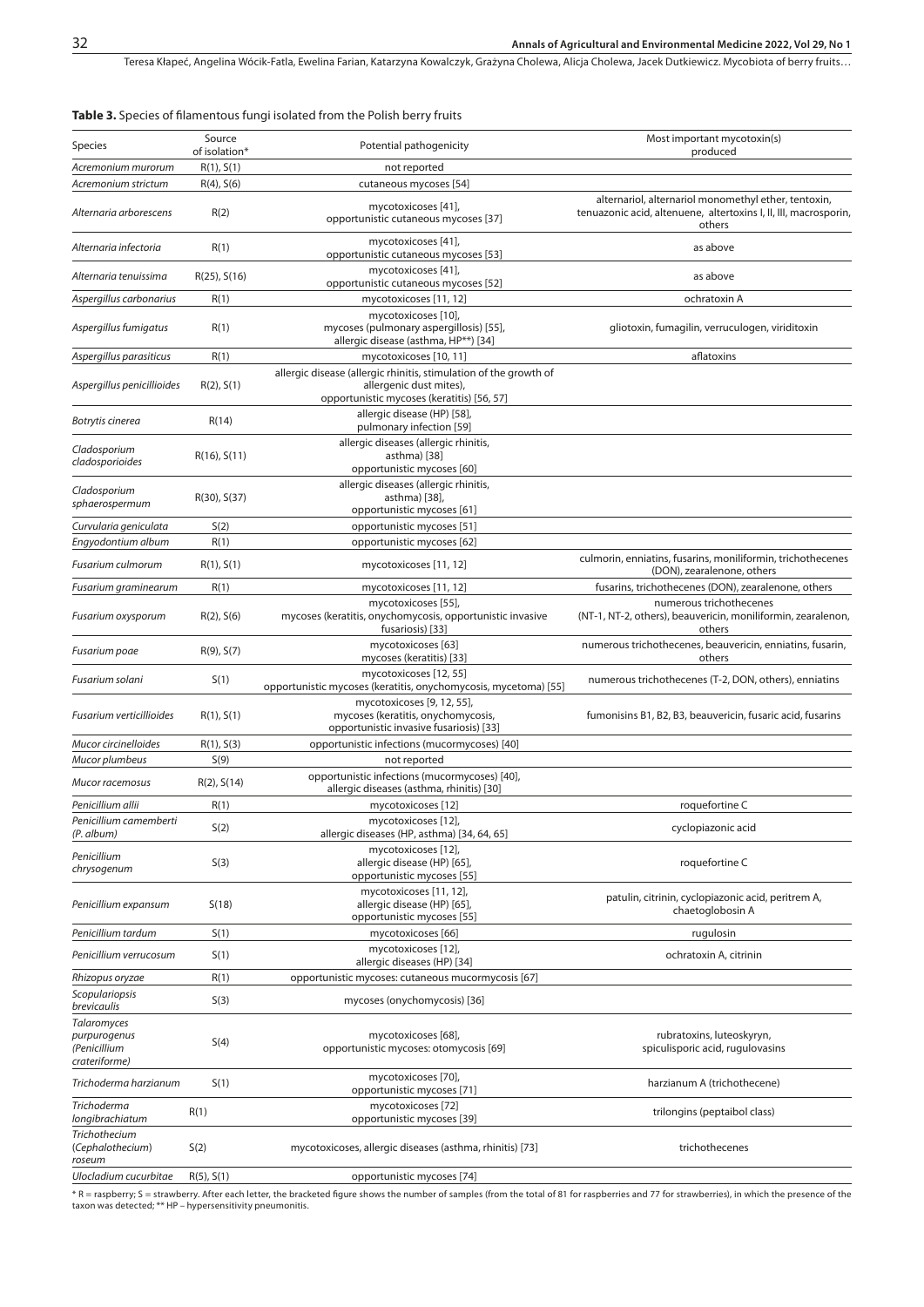Teresa Kłapeć, Angelina Wócik-Fatla, Ewelina Farian, Katarzyna Kowalczyk, Grażyna Cholewa, Alicja Cholewa, Jacek Dutkiewicz . Mycobiota of berry fruits…

| Fruit<br>Mycotoxin        | Aflatoxin B1 ( $\mu$ g kg <sup>-1</sup> )<br>Median (range) | Prevalence | Total aflatoxin ( $\mu$ g kg <sup>-1</sup> )<br>Median (range)                                                                                         | Prevalence | Deoxynivalenol (DON) (µg kg <sup>-1</sup> )<br>Median (range) | Prevalence |
|---------------------------|-------------------------------------------------------------|------------|--------------------------------------------------------------------------------------------------------------------------------------------------------|------------|---------------------------------------------------------------|------------|
| Strawberry<br>$N = 37$    | $<$ LOD                                                     | $0.0\%$    | 1.921<br>$(<$ LOD $-3.185)$                                                                                                                            | 70.3%      | $<$ LOD                                                       | 0.0%       |
| Raspberry<br>$N=41$       | $<$ LOD                                                     | $0.0\%$    | 2.117<br>( <lod -="" 3.411)<="" td=""><td>73.2%</td><td>242.0<br/><math>(&lt;</math>LOD <math>- 1060.0)</math></td><td>58.5%</td></lod>                | 73.2%      | 242.0<br>$(<$ LOD $- 1060.0)$                                 | 58.5%      |
| Total samples<br>$N = 78$ | $<$ LOD                                                     | $0.0\%$    | 1.981<br>( <lod -="" 3.411)<="" td=""><td>71.8%</td><td><math>&lt;</math>LOD<br/><math>(&lt;</math>LOD <math>- 1060.0)</math></td><td>30.8%</td></lod> | 71.8%      | $<$ LOD<br>$(<$ LOD $- 1060.0)$                               | 30.8%      |

**Table 4.** Concentration of mycotoxins in the Polish berry fruits

\*LOD = limit of detection

strawberries, and to 2.117  $\mu$ g kg<sup>-1</sup>, 3.411  $\mu$ g kg<sup>-1</sup>, and 73.2%, respectively, in raspberries (Tab. 4).

Deoxynivalenol (DON) was not detected in strawberries but found to occur at high levels in raspberries with median and maximal values, and a prevalence equal to  $242.0 \,\mu g kg^{-1}$ , 1,060.0 µg kg-1, and 58.5%, respectively (Tab. 4). The difference between the concentration of DON in raspberries and strawberries proved to be highly significant (Mann-Whitney, P<0.00001).

**Correlation between concentrations of filamentous fungi and mycotoxins in berry fruits.** The results of the Spearman test for correlation (expressed by 'R' – the Spearman correlation coefficient) between the concentrations of total filamentous fungi and mycotoxins are presented in Table 5. No significant correlation could be found between the concentrations of filamentous fungi and determined mycotoxins (total aflatoxins, DON) in strawberries. A significant correlation was also not found between the concentrations of total aflatoxins and filamentous fungi in raspberries. In contrast, a significant correlation was demonstrated between the concentrations of DON and filamentous fungi in raspberries (R=0.405, P<0.01). Interestingly, a significant correlation was also found between the concentrations of *Cladosporium* fungi (which distinctly prevailed in the mycobiota of raspberries) and DON (R=0.382, P<0.05). A highly significant correlation was also found a between the concentrations of filamentous fungi and DON in total berry fruits (raspberries + strawberries) (R=0.470, P<0.00001).

**Table 5.** Correlation between concentrations of total filamentous fungi and mycotoxins in the Polish berry fruits

| Kind of fruits<br><b>Tested correlation</b> | Filamentous fungi vs.<br>total aflatoxin (AFT)                | Filamentous fungi vs.<br>deoxynivalenol (DON)                     |
|---------------------------------------------|---------------------------------------------------------------|-------------------------------------------------------------------|
| Strawberry<br>$N = 37$                      | $R = -0.026$<br>$P = 0.879$<br>correlation not<br>significant | $R = 0.000$<br>$P = 1.000$<br>correlation not<br>significant      |
| Raspberry<br>$N = 41$                       | $R = 0.053$<br>$P = 0.740$<br>correlation not<br>significant  | $R = 0.405$<br>$P = 0.009$<br>correlation significant             |
| <b>Total fruits</b><br>$N = 78$             | $R = 0.094$<br>$P = 0.411$<br>correlation not<br>significant  | $R = 0.470$<br>$P = 0.00001$<br>correlation highly<br>significant |

 $R =$  Spearman correlation coefficient

#### **DISCUSSION**

**Levels of filamentous fungi in berry fruits.** The median concentrations of filamentous fungi found in berry fruits amounted to 3.079  $log_{10}$  CFU g<sup>-1</sup> in strawberries and 3.491  $\log_{10}$  CFU g<sup>-1</sup> in raspberries. The concentration found in strawberries was slightly higher, compared to those reported by Buyukunal et al. [14] from strawberries collected in Turkey  $(2.0-2.65 \log_{10} CFU g<sup>-1</sup>)$ , and slightly lower compared to mean value (3.938  $\log_{10}$  CFU g<sup>-1</sup>) found by Hussein et al. [16] in Egypt.

As no quantitative values describing concentration of filamentous fungi in raspberries could be found in the available literature, the median value determined by us for these fruits (3.491  $\log_{10}$  CFU g<sup>-1</sup>) was regarded as the starting point from which the future results obtained for not diseased raspberries could be compared.

**Composition of mycobiota of berry fruits.** The prevalence of 'field fungi' in strawberry fruits, mostly those belonging to *Cladosporium*, and to a lesser extent, to *Alternaria* genera, in the current study is in line with the results of field studies by Rigotti et al. [17] and Abdelfattah et al. [19] in Italy, and by Mouden et al. [18] in Morocco, but not with the studies by Tournas and Katsoudis [8] in the USA, who reported a low occurrence of these fungi in strawberry fruits. The occurrence of *Fusarium* spp. and *Penicillium* spp. in the strawberry samples tested in the present study is in accordance with the results of Rigotti et al. [17] and Tournas and Katsoudis [8], who found the presence of these fungi in strawberries. In contrast, the current results differ from those obtained by Hussein et al. [16] in Egypt, who reported the prevalence of the potentially pathogenic *Aspergillus* species in their strawberry samples. The present study differs from the previous studies primarily because of the lack of plant pathogenic species *B. cinerea*, which was reported by Rigotti et al. [17], Tournas and Katsoudis [8], Abdelfattah et al. [19] and Mouden et al. [18] as prevalent or very common species in their strawberry samples.

So far, there are no field studies on the occurrence of filamentous fungi in raspberries. The only data on mycobiota of raspberries are presented in the study by Tournas and Katsoudis [8], who reported the dominance of *B. cinerea*, which was detected in 75% of raspberry samples purchased from supermarkets and incubated at room temperature. By contrast, in the present study, *B. cinerea* was rare – isolated from 17.3% of raspberry samples and formed only 1% of the mycobiota of raspberries, which was distinctly dominated by the genus *Cladosporium* constituting 84.3% of the total count.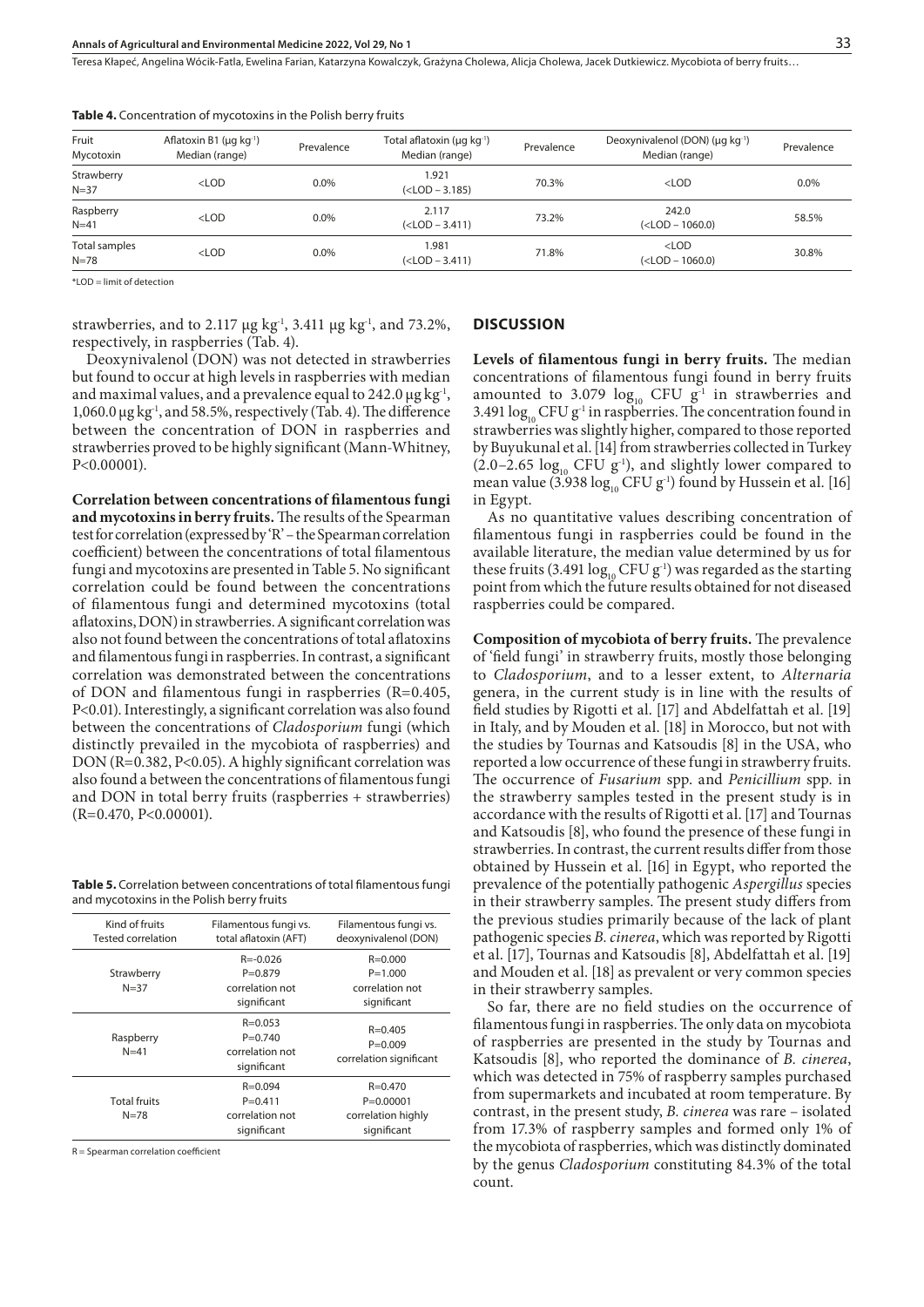**Levels of mycotoxins in berry fruits.** As no maximal allowable concentrations of mycotoxins in fresh, ready-to-eat, fruits have been proposed to-date, we compared our results concerning aflatoxins concentrations with the proposals of the European Union (EU) for dried fruits intended for direct human consumption [31]. While aflatoxin B1 has not been detected in our samples of berry fruits, the prevalence of total aflatoxin (sum of aflatoxins B1, B2, G1, G2) was relatively high, exceeding 70% in both strawberries and raspberries. Nevertheless, in no case was the maximal safe concentration proposed by EU for dried fruits (equal to  $4.0 \,\mu g \,\text{kg}$ <sup>1</sup>) exceeded.

In the classification by the European Food Safety Authority (EFSA) experts on the basis of border tests performed in EU countries, the presented risk of exposure to total aflatoxins (AFT) from the consumption of 18 categories of foods, category 'fruit and fruit products', occupies 4<sup>th</sup> place with mean concentrations ranging from  $1.09-1.53$  µg kg<sup>-1</sup> [32], which are lower than the results obtained in this study. The hitherto published data on the AFT concentrations in berry fruits are very scarce. Our results for strawberries are slightly lower compared to value obtained by Hussein et al. [16] for these fruits in Egypt  $(3.5 \mu g \log^{-1})$ . No data concerning the AFT concentration in raspberries could be found, hence our results seem to be the first in this respect. Summarizing, aflatoxins are steadily present in the Polish berries with a high prevalence, but the data are not alarming because the concentrations do not exceed the proposed threshold limit values, and the most hazardous AFB1 is absent.

Regarding the prevalence and concentration of deoxynivalenol (DON) in the examined berries, a distinct difference was noted between strawberries and raspberries. While all the strawberry samples were negative for DON, the prevalence of this trichothecene mycotoxin in raspberries was high (58.5%) with the median concentration equal 242.0  $\mu$ g kg<sup>-1</sup>. The DON concentration in 7 out of 41 (17.0%) examined samples exceeded the threshold value (750  $\mu$ g kg<sup>-1</sup>) proposed by the experts of EU for cereals intended for direct human consumption [31]. No data could be found on the concentration of DON in berry fruits, except for the results of the border tests for the category of 'berries and small fruits' published by the European Food Safety Authority experts [25]. The results of these tests (mean, range) were equal to 25.0 (0–46.4)  $\mu$ g kg<sup>-1</sup> for DON and to 45.2 (0–90.4)  $\mu$ g kg<sup>-1</sup> and 10.0 (0–20.0 µg kg-1 for acetylated forms of DON (3-Ac-DON and 15-Ac-DON, respectively).

The results obtained in the current study are circa 10 times greater compared to the above cited data, and seem to indicate that contamination with DON could pose a health hazard for raspberry consumers. At present, the reason for such a high contamination of raspberries with this mycotoxin is unknown. It is noteworthy that the Spearman test showed a significant correlation between the levels of total filamentous fungi and DON in raspberries (P<0.01), as well as between the levels of *Cladosporium* (a fungus distinctly dominant in mycobiota of raspberries) and DON (P<0.05). Fungal species known as DON producers (*Fusarium culmorum*, *Fusarium graminearum*) were detected in the examined raspberries, but in small quantities (<10 $^{\scriptscriptstyle 1}$  CFU g<sup>1</sup>).

In this situation, we propose 2 possible explanations for the correlations found:

1)in the tested raspberries there were some time before sampling favourable conditions for development of all (or almost all) filamentous fungi (including *Fusarium*, *Cladosporium* and other genera), which stimulated the growth of all species. As a result of some unknown environmental changes, *Fusarium* species lost viability and/or ability to grow on artificial media, while *Cladosporium* and other species persisted, and hence a positive correlation between the levels of filamentous fungi and DON could be found.

2)trichothecene mycotoxin DON (or hypothetically another substance giving false positive reactions in the test for DON) could be produced by *Cladosporium*. These presumptions, however, need experimental verification.

**Incidence of potentially pathogenic species in fruit mycobiota and probable mechanisms of the pathogenicity**. Among 36 fungal species isolated from berry fruits, 34 (94.4%) have been described previously as pathogenic or facultatively pathogenic for humans, of which 22, 25, and 14 showed, respectively, mycotoxigenic, infectious and allergenic properties. The most important group of potential pathogens among the berry strains were mycotoxigenic fungi, which constituted 61.1% of the total identified species. It is noteworthy that the ability for mycotoxin production in most cases was connected with allergenic and/or infectious properties, which may potentiate the toxic effect. Altogether, mycotoxic properties were revealed in 22 species, of which only in 6 cases solely, in 7 cases jointly with infectious properties, in 3 jointly with allergenic properties, and in 6 jointly with infectious and allergenic properties [33, 34, 35]. Mycotoxigenic species belonged to the genera: *Fusarium* and *Penicillium* (6 species each), *Alternaria* and *Aspergillus*  (3 species each), *Trichoderma* (2 species), *Talaromyces* and *Trichothecium* (1 species each). The pathogenic fungal species classified as 'non-mycotoxigenic' comprised 12 species, of which 7 revealed infectious properties (*Acremonium strictum*, *Curvularia geniculata*, *Engyodontium album*, *Mucor circinelloides*, *Rhizopus oryzae*, *Scopulariopsis brevicaulis* and *Ulocladium cucurbitae*), and 5 joint infectious and allergenic properties (*Aspergillus penicillioides*, *B. cinerea*, *Cladosporium cladosporioides*, *Cladosporium sphaerospermum*, *Mucor racemosus*) [36, 37, 38, 39, 40]. No information was found on the pathogenicity of 2 species isolated from berry fruits (*Acremonium murorum* and *Mucor plumbeus*).

**Potential pathogenicity of berry isolates: mycotoxin production.** The species isolated from the examined berry fruits are potential producers of more than 41 different mycotoxins that show a wide spectrum of pathogenic effects, targeting various organs in exposed humans and/or animals [9, 10, 11, 12, 41]. The majority revealed hepatotoxic and/or nephrotoxic properties, while some others, e.g. peritrem A, produced by *Penicillium expansum,* are neurotoxic, exhibiting tremorgenic properties [42]. A significant risk is associated with exposure to mycotoxins that possess carcinogenic properties, such as aflatoxins [10]. In the current study, in spite of the rather common prevalence of total aflatoxins in berries, only one strain of *Aspergillus parasiticus*, the known aflatoxin producer, was isolated from a raspberry sample.

The major mycotoxin producers isolated from the examined berries belonged to the genera *Fusarium* and *Penicillium* (6 species each). *Fusarium* species produce a wide range of mycotoxin, including trichothecenes such as deoxynivalenol (DON), detected in this study in large quantities in raspberry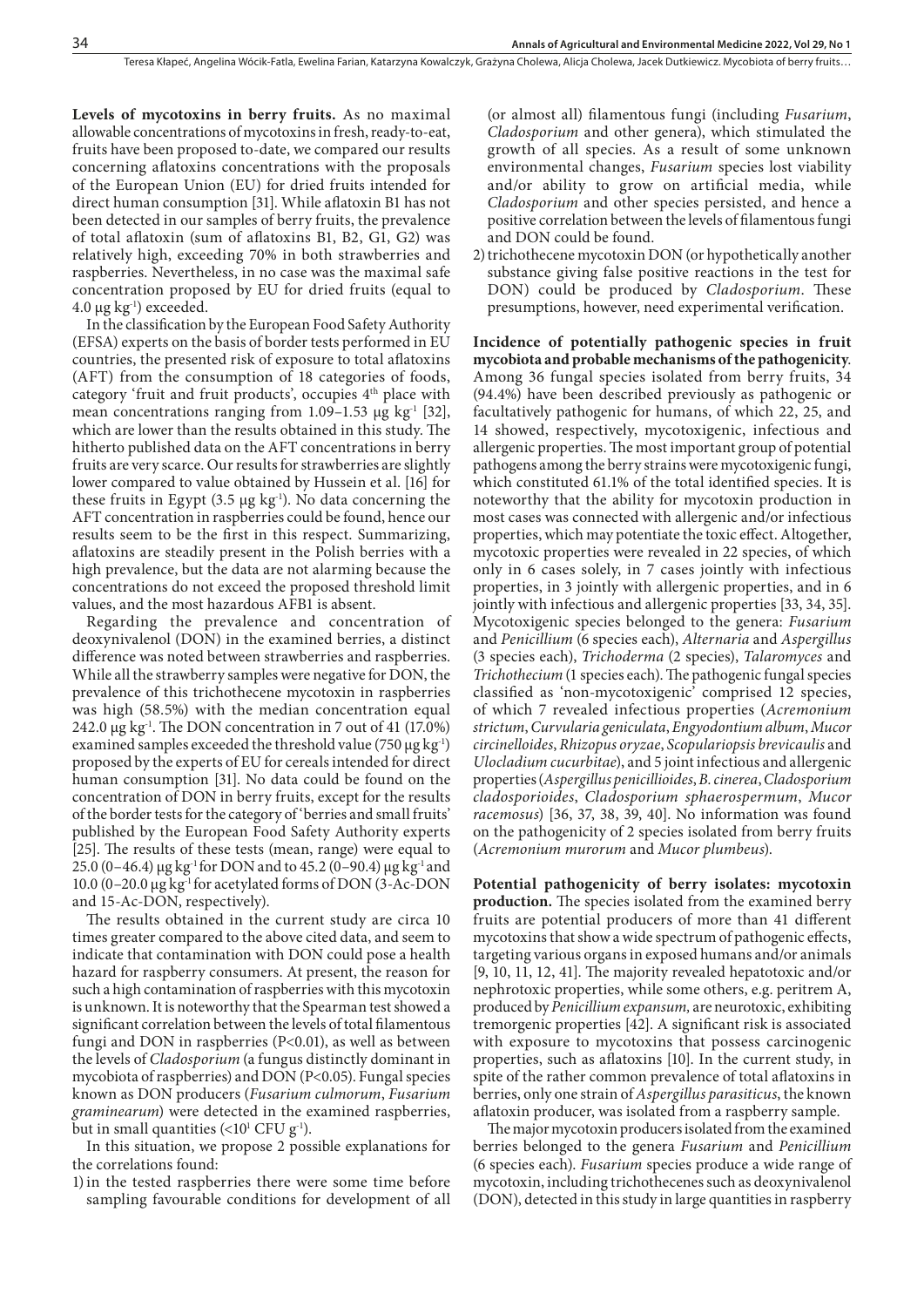Teresa Kłapeć, Angelina Wócik-Fatla, Ewelina Farian, Katarzyna Kowalczyk, Grażyna Cholewa, Alicja Cholewa, Jacek Dutkiewicz . Mycobiota of berry fruits…

samples, fusarins, enniatins, beauvericin and zearalenone [9, 12]. Among the most important mycotoxins produced by *Penicillium* species are patulin, ochratoxin A, citrinin, and cyclopiazonic acid [11, 12], of which low levels of ochratoxin A were reported in strawberries by earlier researchers, while high levels of patulin were detected in both strawberries and raspberries [21].

Fungi belonging to the genus *Alternaria*, represented in the examined berry fruit samples by 3 species, produce more than 70 mycotoxins (alternariol, alternariol methyl ether, tentoxin and others), that show notable toxic properties, such as mutagenicity and carcinogenicity [41, 43]. *Alternaria* toxins have been detected by earlier researchers in raspberry and raspberry juice, but in rather low concentrations [21, 43]. The reason for that could be the ability of red raspberry to produce ellagitannins, bio-active polyphenols that inhibit the growth of *Alternaria alternata* [44][. Juan](https://www.tandfonline.com/author/Juan%2C+Cristina) et al. [22] also detected low levels of *Alternaria* mycotoxins in strawberries.

The species belonging to *Cladosporium*, the dominant fungal genus found in berry fruits in the current study, are widely known because of their allergenic properties, but their mycotoxigenic role remains largely unexplored. According to Alwatban et al. [45], the *Cladosporium* species produce a number of mycotoxins, such as cladosporin, isocladosporin, emodin, epi- and fagi-cladosporic acid, and ergot alkaloids. Thus, it cannot be excluded that some of these compounds could be hazardous for humans. Also, the correlation demonstrated in this study between the levels of *Cladosporium* and DON deserves an experimental elucidation.

The effects of mycotoxins in berry fruits consumers may be aggravated by their strong immunosuppressive properties. Corrier [46] expressed an opinion that consumption of mycotoxins, at levels that do not cause overt clinical mycotoxicosis, suppress immune functions and may decrease resistance to infectious disease. Mycotoxin-induced immunosuppression may be manifested as depressed T or B lymphocyte activity, suppressed immunoglobulin and antibody production, reduced complement or interferon activity, and impaired macrophage-effector cell function. This opinion has been supported by the authors of the EFSA (European Food Safety Authority) report on aflatoxins in food [32] who underlined the immunotoxic effects of these toxins, which are correlated with an increased susceptibility to microbial infections.

Another risk factor highlighted by the results obtained in this study may be the ability of various mycotoxins to synergistic action in low doses [47], which may be enhanced by the diversity of fungal species observed in the study, and the probable diversity of the mycotoxins produced.

**Potential pathogenicity of berry isolates: allergenic properties**. Out of 14 fungal species revealing allergenic properties that have been isolated from examined berries, 8 are known as causative factors of IgE-dependent asthma and/or rhinoconjuctivitis (3 species of *Alternaria*, 2 species of *Cladosporium*, *Aspergillus penicillioides*, *Mucor racemosus* and *Trichothecium roseum*), 4 were reported as causative factors of hypersensitivity pneumonitis (*B. cinerea, Penicillium chrysogenum*, *Penicillium expansum*, *Penicillium verrucosum*), and 2 as causative factors of both hypersensitivity pneumonitis and asthma (*Aspergillus fumigatus* and *Penicillium camemberti*) (Tab. 3).

Among the allergenic moulds detected in berry fruits, the greatest risk is posed by the *Cladosporium* species, which distinctly dominated in the berry mycobiota, mostly in raspberries. In the second place, *Alternaria* species should be considered because of their common occurrence in the examined samples. The species belonging to both genera produce a wide spectrum of protein allergens causing IgE-dependent asthma and/or rhinoconjuctivitis. They include proteases, ribosomal proteins, enolases, dehydrogenases, heat shock protein, isomerase, manganese superoxide dismutase (MnSOD), flavodoxins and glycoprotein without a known function [29].

An additional risk is associated with similar mechanisms of the respiratory and food allergy mediated by IgE antibodies. According to Popescu [48], up to 80% of all cases of food allergy in adult patients are preceded by IgE-mediated sensitisation (clinical or subclinical) to aeroallergens. In these patients, food allergic symptoms are caused by crossreactions between ingested food and inhaled allergens sharing the same antigenic determinants. This view is in line with earlier experiments by Luccioli et al. [49] who demonstrated that oral challenge with mould extract elicited allergic symptoms in individuals sensitive to aeroallergenic moulds, and expressed a view that consumption of foods contaminated with fungi may trigger respiratory symptoms in people with allergy to airborne moulds.

As *Cladosporium* and *Alternaria* species detected abundantly in the present study in berry fruits are known factors causing respiratory allergy, it is probable that ingestion of conidia or mycelium fragments of these fungi by berry consumers with pre-existing respiratory sensitization to these allergens, may elicit symptoms of food allergy which may be triggered even by low doses of adverse allergen [48].

Schütze et al. [50] demonstrated in a murine asthma model that exposure to mycotoxins (gliotoxin and patulin) increases the Th2-driven, Ig-E dependent immune response causing asthma and rhinoconjunctivitis. Based on the results of this study, it is presumed that aflatoxins present in berries may enhance such allergic reactions caused by the strains of *Cladosporium* and *Alternaria* dominant in this environment. However, this hypothesis needs an experimental and/or epidemiological confirmation.

**Potential pathogenicity of berry isolates: infectious properties.** Out of 34 potentially pathogenic species of fungi isolated from the examined berry fruits, as many as 25 species have been reported as causing infections (mycoses) in humans (Tab. 3). In most species, the ability to cause infections was associated with other pathogenic property: causing allergic reaction(s) (in 5 species), ability to produce mycotoxin(s) (in 7 species), or both together (in 6 species). Most of the analysed species (at least 18 out of 25) caused only so-called opportunistic infections, which affect only immunocompromised individuals with lowered immunity, mostly by concomitant disease(s) or by immunosuppressive drugs. Opportunistic fungal infections are mostly superficial (appearing as dermatitis, onychomycosis or keratitis), but may affect also internal organs.

Among fungal species that may cause mycoses in healthy, immunocompetent individuals, the most hazardous among berry isolates appears to be the species *Aspergillus fumigatus,*  causing infectious and/or allergic pulmonary diseases [35], isolated in the current study from raspberry. Among other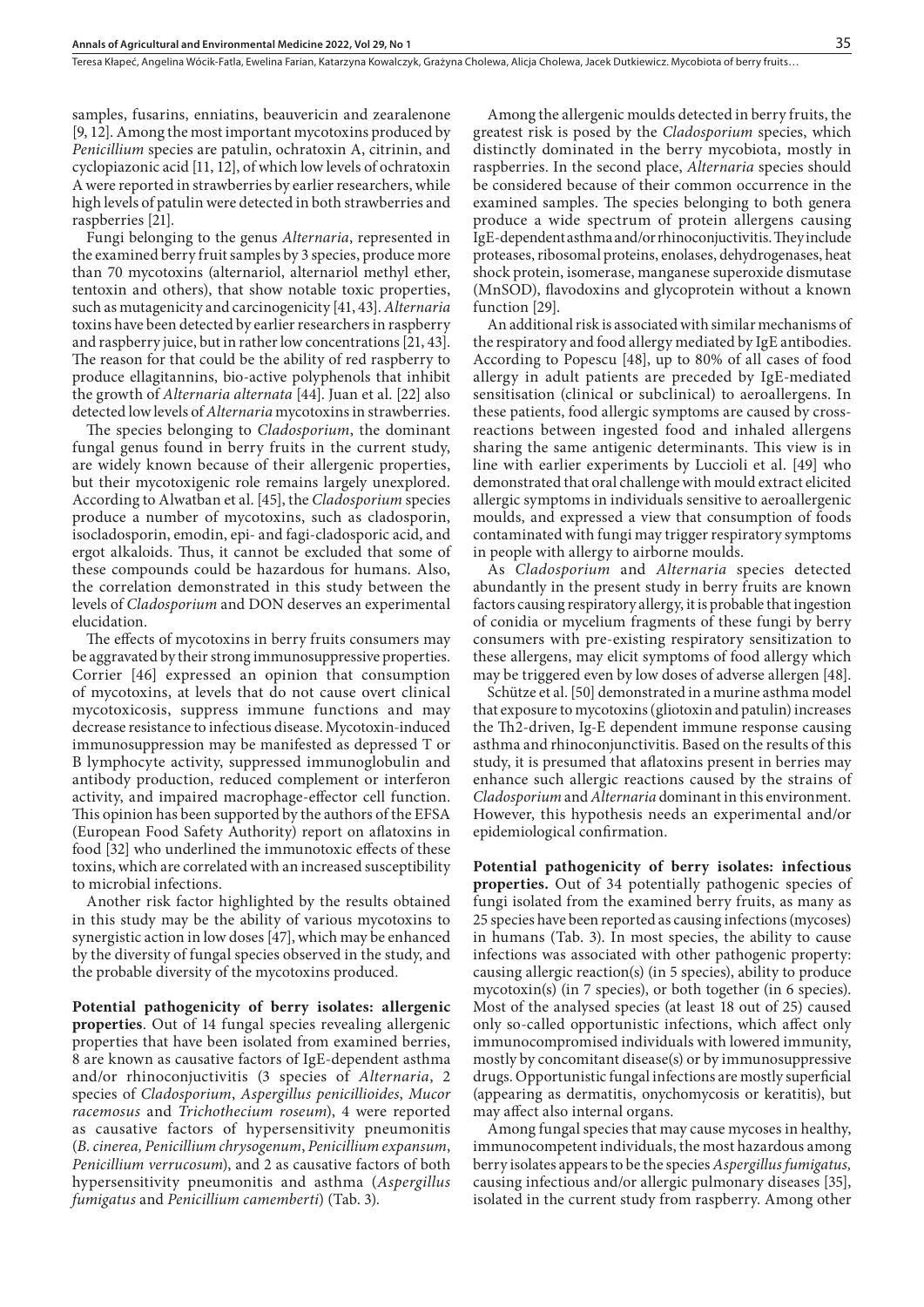fungal pathogens isolated from berries, noteworthy are *Fusarium* species causing keratitits or onychomycosis in immunocompetent hosts, or invasive fusariosis in those who are immunocompromised [33], as well as *Trichoderma longibrachiatum*, indicated by Hatvani et al. [39] as an emerging human pathogen penetrating into the human environment from agricultural habitats.

The high prevalence is noteworthy in the examined berries of so-called 'melanized' fungi (species containing melanin, also called 'phaeoid' 'dematiaceous' or 'dark' fungi), mainly from the genera *Alternaria*, *Cladosporium* and *Curvularia*), which cause infections described as phaeohyphomycoses, aggravated by melanin, a known virulence factor [51, 52, 53].

The co-existence of mycotoxigenic and potentially infectious fungal species in the examined berries might be associated with adverse effects on consumers, as the coaction of even small doses of mycotoxins may contribute to the initiation and/or exacerbation of the mycotic infection as a result of an abov-mentioned immunosuppressive action [32, 46].

#### **CONCLUSIONS**

Filamentous fungi occurred in raspberries and strawberries cultivated in eastern Poland at levels that may be classified as low or moderate. The concentrations were significantly greater in raspberries than in strawberries.

Fungi of the genus *Cladosporium* prevailed in the mycobiota of berry fruits. They were distinctly dominant in raspberries and formed also the most numerous fraction in strawberries. Despite this prevalence, mycobiota of examined berries revealed a high biodiversity and a distinct prevalence of potentially pathogenic species, of which 22, 25, and 14 showed mycotoxigenic, infectious, and allergenic properties, respectively.

A potential risk of foodborne exposure to mycotoxins was confirmed by the common occurrence of total aflatoxins (AFT), which were detected in the majority of tested samples (71.8%), but never exceeded the level of 4.0  $\mu$ g kg<sup>-1</sup> which was assumed as safe. Deoxynivalenol (DON) was detected only in raspberries with the prevalence of 58.5%. Its median concentration was 242.0  $\mu$ g kg<sup>-1</sup> and in 7 out of 41 samples (17.0%) exceeded the level of 750.0  $\mu$ g kg<sup>-1</sup> assumed as safe. A significant correlation was found between the levels of total filamentous fungi and DON.

Taken together, both filamentous fungi and mycotoxins occurred at levels that, in most cases, may be classified as low or moderate, and most probably do not represent a risk of pathogenic effects in healthy, immunocompetent consumers. Nevertheless, considering the ability of mycotoxins to immunosuppression and synergistic action in low doses, a health risk for immunocompromised individuals cannot be excluded, in particular to those subjected to immunosuppression treatment in health care units, or to those with an immune system affected by various diseases, such as recently COVID-19. Another endangered category are people with atopy, exhibiting respiratory hypersensitivity to airborne moulds (mostly to *Cladosporium*, which prevailed in the examined fruits), in which ingested fungi may elicit a pathogenic cross-reaction.

#### **REFERENCES**

- 1. Jung Y, Jang H, Matthews KR. Effect of the food production chain from farm practices to vegetable processing on outbreak incidence. Microb Biotechnol. 2014; 7(6): 517–527. https://doi.org/10.1111/1751-7915.12178
- 2. Berger CN, Sodha SV, Shaw RK, et al. Fresh fruit and vegetables as vehicles for the transmission of human pathogens. Environ Microbiol. 2010; 12(9): 2385–2397. https://doi.org/10.1111/j.1462-2920.2010.02297.x
- 3. Mason-D'Croz D, Bogard JR, Sulser TB, et al. Gaps between fruit and vegetable production, demand, and recommended consumption at global and national levels: an integrated modelling study. Lancet Planet Health. 2019; 3(7): e318-e329. https://10.1016/S2542-5196(19)30095-6
- 4. Balali GI, Yar DD, Afua Dela VG, et al. Microbial contamination, an increasing threat to the consumption of fresh fruits and vegetables in today's world. Int J Microbiol. 2020; 2020: 3029295. https://doi. org/10.1155/2020/3029295
- 5. Jąder K. Consumption of fruits and vegetables in Poland compared with the European Union. PAAAE. 2009: 11(3): 147–153.
- 6. Olaimat AN, Holley RA. Factors influencing the microbial safety of fresh produce: a review. Food Microbiol. 2012; 32(1): 1–19. https://doi. org/10.1016/j.fm.2012.04.016
- 7. Iwu CD, Okoh AI. Preharvest transmission routes of fresh produce associated bacterial pathogens with outbreak potentials: a review. Int J Environ Res Public Health. 2019; 16(22): 4407. https://doi.org/10.3390/ ijerph16224407
- 8. Tournas VH, Katsoudas E. Mould and yeast flora in fresh berries, grapes and citrus fruits. Int J Food Microbiol. 2005; 105(1): 11–17. https://doi. org/10.1016/j.ijfoodmicro.2005.05.002
- 9. Alshannaq A, Yu JH. Occurrence, toxicity, and analysis of major mycotoxins in food. Int J Environ Res Public Health. 2017; 14(6): 632. https://doi.org/10.3390/ijerph14060632
- 10. Ráduly Z, Szabó L, Madar A, et al. Toxicological and medical aspects of Aspergillus-derived mycotoxins entering the feed and food chain. Front Microbiol. 2020; 10: 2908. https://doi.org/10.3389/fmicb.2019.02908
- 11. Reddy KRN, Salleh B, Saad B, et al. An overview of mycotoxin contamination in foods and its implications for human health. Toxin Rev. 2010; 29: 3–26. https://doi.org/10.3109/15569541003598553
- 12. Moretti A, Susca A, editors. Mycotoxigenic Fungi. Methods and Protocols. Methods in Molecular Biology 1542. New York: Springer Protocols. Humana Press, Springer; 2017.
- 13. Badosa E, Trias R, Parés D, et al. Microbiological quality of fresh fruit and vegetable products in Catalonia (Spain) using normalised plate counting methods and real time polymerase chain reaction (QPCR). J Sci Food Agric. 2008; 88(4): 605–611. https://doi.org/10.1002/jsfa.3124
- 14. Buyukunal SK, Issa G, Aksu F, et al. Microbiological quality of fresh vegetables and fruits collected from supermarkets in Istanbul, Turkey. J Food Nutr Sci. 2015; 3(4): 152–159. https://doi.org/10.11648/j. jfns.20150304.13
- 15. Malarczyk D, Panek J, Frąc M. Alternative molecular-based diagnostic methods of plant pathogenic fungi affecting berry crops-a review. Molecules. 2019; 24(7): 1200. https://doi.org/10.3390/ molecules24071200
- 16. Hussein MA, El-Said AHM, Yassein AS. Mycobiota associated with strawberry fruits, their mycotoxin potential and pectinase activity. Mycology. 2020; 11(2): 158–166. https://doi.org/10.1080/21501203.2 020.1759719
- 17. Rigotti S, Viret O, Gindrat D. Fungi from symptomless strawberry plants in Switzerland. Phytopatol Mediterr. 2003; 42: 85–88.
- 18. Mouden N, Al Batnan A, Benkirane R, et al. Diversity and distribution of fungi from strawberry plants grown in Gharb-Loukkos (Morocco). Int J Recent Sci Res. 2016; 7(10): 13630–13641.
- 19. Abdelfattah A, Wisniewski M, Li Destri Nicosia MG, et al. Metagenomic analysis of fungal diversity on strawberry plants and the effect of management practices on the fungal community structure of aerial organs. PLoS One. 2016; 11(8): e0160470. https://doi.org/10.1371/ journal.pone.0160470
- 20. Farian E, Wójcik-Fatla A. Diversity and drug resistance of filamentous fungi isolated from the fresh raspberries. Indian J Microbiol. 2022; 62(1): 146–151. https://doi.org/10.1007/s12088-021-00966-y
- 21. Fernández-Cruz ML, Mansilla ML, Tadeo JL. Mycotoxins in fruits and their processed products: Analysis, occurrence and health implications. J Adv Res. 2010; 1(2): 113–122. https://doi.org/10.1016/j.jare.2010.03.002
- 22. Juan C, Oueslati S, Mañes J. Evaluation of Alternaria mycotoxins in strawberries: quantification and storage condition. Food Addit Contam Part A Chem Anal Control Expo Risk Assess. 2016; 33(5): 861–868. https://doi.org/10.1080/19440049.2016.1177375